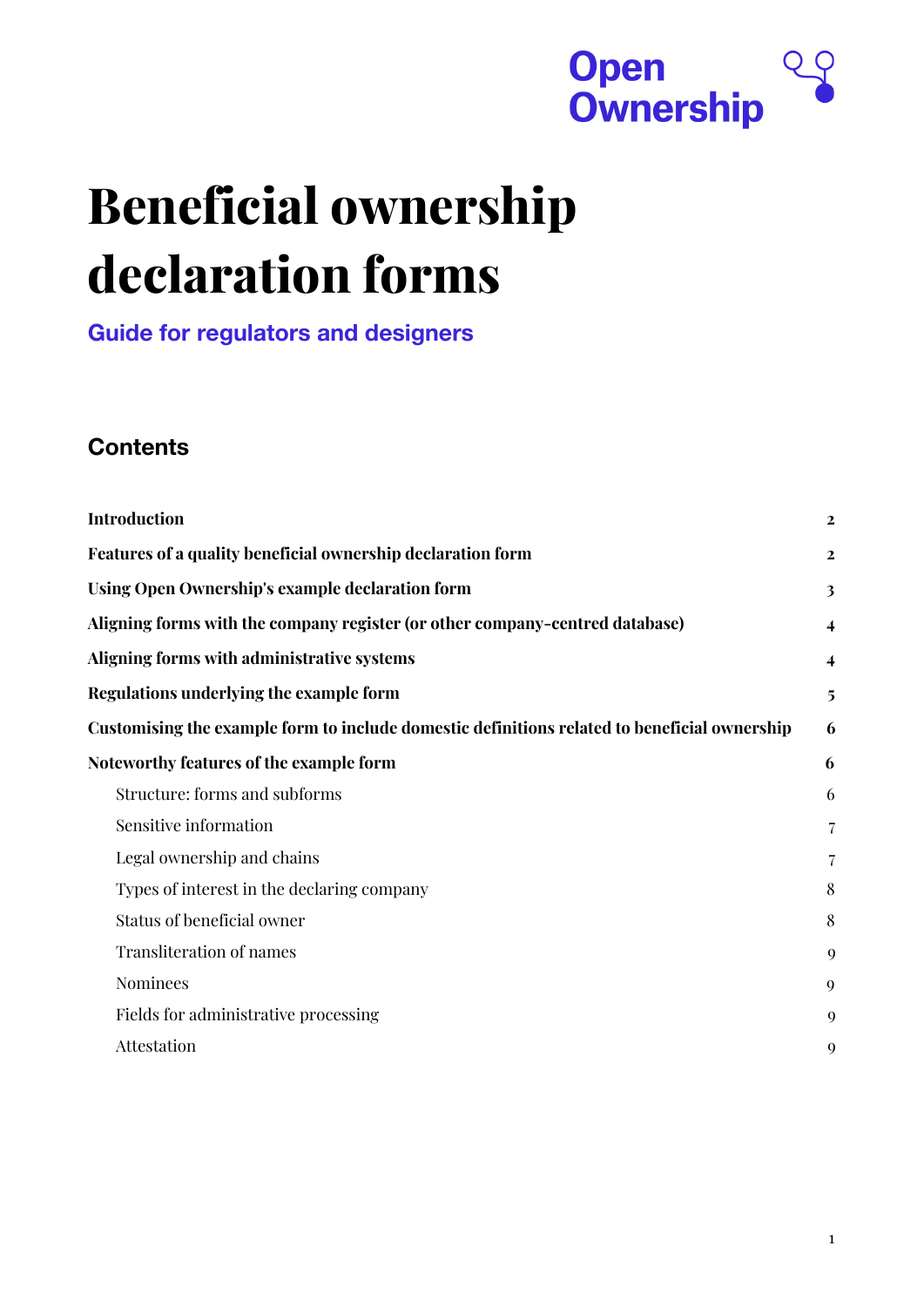

### <span id="page-1-0"></span>**Introduction**

While supporting countries with their beneficial ownership (BO) legislation and systems, Open Ownership (OO) has seen multiple challenges involved in the creation of declaration forms. These can be caused by ambiguities, inconsistencies, under-specified requirements, and even errors in the laws and regulations mandating the collection of BO information. Although these may only become evident when countries design or use forms to collect beneficial ownership data, resolving them may mean revisiting the regulations that forms are based on.

In general, challenges can be overcome with a collaborative, considered approach to form design. Regulators and persons designing forms need to work together and consult with the companies and individuals who will be the end users of the declaration process.

This guide introduces a number of considerations for form development, and presents a worked example of a form which addresses these issues. The form and the guide together are intended to be a useful reference for people involved in the design and development of regulations and data collection forms for beneficial ownership transparency.

The example form is presented as a spreadsheet so that it can be shared, commented on, or developed as an outline for a webform. However, the collection of beneficial ownership information is best undertaken by webform, where resources and context allow. Webforms allow better onward handling of the data. However, in some jurisdictions, factors like the number of company declarations or the level of digitisation of related systems might make paper or spreadsheet forms a more feasible option.

If you are interested in partnering with Open Ownership to develop beneficial ownership forms and to advance beneficial ownership transparency, please contact <u>support@openownership.org</u>, to discuss the support we could provide. Access OO's Example Beneficial Ownership [Declaration](https://docs.google.com/spreadsheets/d/1oPJpRserD8AQAii1pRmrfpKekVqgwpM6Dl-kfybpD3o/edit#gid=1777743984) Form via our [resources](https://docs.google.com/spreadsheets/d/1oPJpRserD8AQAii1pRmrfpKekVqgwpM6Dl-kfybpD3o/edit#gid=1777743984) page. The form can be copied and used as a Google Sheet, or downloaded as an Excel file.

# <span id="page-1-1"></span>**Features of a good quality beneficial ownership declaration form**

Well-designed forms make it as easy as possible for the people completing them to provide accurate and unambiguous information. This reduces the number of accidental errors. Submitting more accurate information becomes easier, while disguising deliberately false information as mistakes becomes harder.

Declaration forms that are robust and well-designed will generally meet all of the following criteria:

- It is clear who (people as well as companies) will fall under the scope of the disclosure process (It may be necessary to provide detailed guidance alongside the form and referenced from the form in order to achieve this.)
- The form is easy to understand and navigate
- It is easy for people to supply good quality data for each field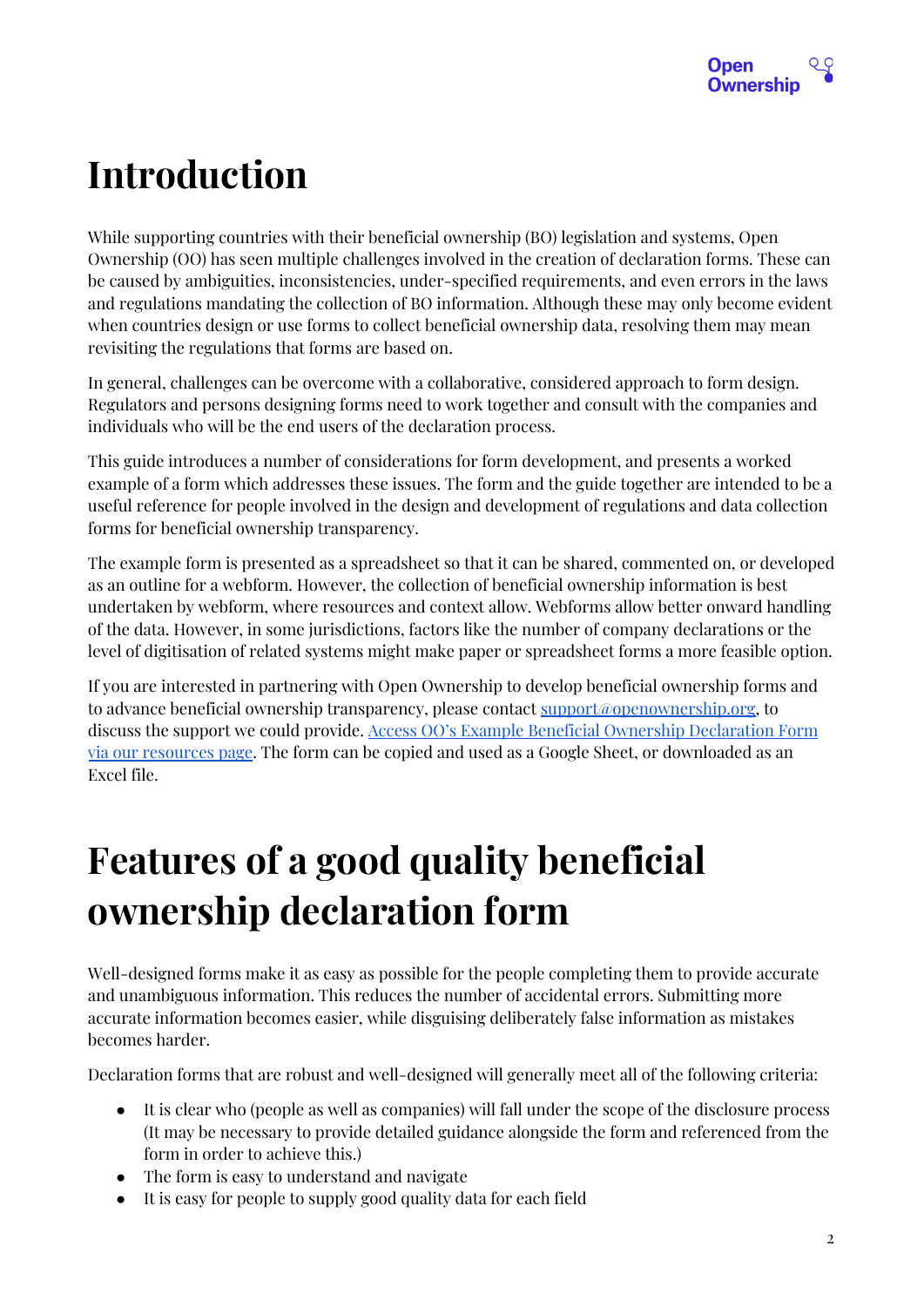

- It is easy for companies with very simple BO structures to make their declarations
- The full range of BO structures, declarable by law, can be disclosed via the form(s)
- Form submissions can be linked to data in other official databases, so that companies do not have to submit the same information multiple times.

Testing the form with a representative sample of companies will assist with further refining of the document to improve usability, clarity and completeness. It is also advisable to involve state agencies that are potential users of BO information when reviewing tests of the form.

At the design stage, the features that will help people complete forms are:

- offering definitions of terminology at the point where they are needed;
- either hiding sections of forms that are not applicable, or providing clear signposting (for example: "If you answered 'yes' go to section C");
- using plain language;
- providing examples where it will aid understanding;
- being clear about the format in which answers are expected (for example: "Provide dates in DD/MM/YYYY format");
- providing selection lists rather than free-text entry where relevant (for example, when asking for the country of registration of non-domestic entities);
- stating clearly which fields are required and which are optional;
- stating which information is for internal use only and will not be openly published.

There are also some specific considerations regarding BO forms. Under some circumstances, companies seeking to comply with the disclosure requirements may find it difficult to uncover the information required of them. In these cases, and where the law allows for it, forms should provide a way for companies and individuals to declare that they have tried and failed to collect the required information. For instance, in the example form, a beneficial owner whose details are unknown can be flagged as an "unknown person" (see the "4(e) Beneficial owner" sheet, part (i)). These various good practices have all been incorporated into OO's Example Beneficial Ownership [Declaration](https://docs.google.com/spreadsheets/d/1oPJpRserD8AQAii1pRmrfpKekVqgwpM6Dl-kfybpD3o/edit#gid=1777743984) Form.

In addition, the form should be designed, or customised, to minimise the collection of information that companies have already submitted to other state or regional systems.

# <span id="page-2-0"></span>**Open Ownership's example declaration form**

OO's example disclosure form was made to demonstrate good practice in form design for collecting structured BO data in line with the Open [Ownership](https://www.openownership.org/framework/) Principles (OO Principles). Designing a form at the individual country level involves clarifying specific needs and identifying the appropriate information and design to meet them. OO's example form provides a useful reference point for local form development, but its elements will always need tailoring to fit the requirements, legal environment and policy choices of each jurisdiction.

The example form is presented as a spreadsheet, since these are relatively easy to share, edit, and comment on. This also lends clarity to the structure of the main form and subforms, and to the navigation between them. In most jurisdictions, a final BO declaration form would be produced as a webform. A spreadsheet can be used as an outline or prototype on which to base the production of a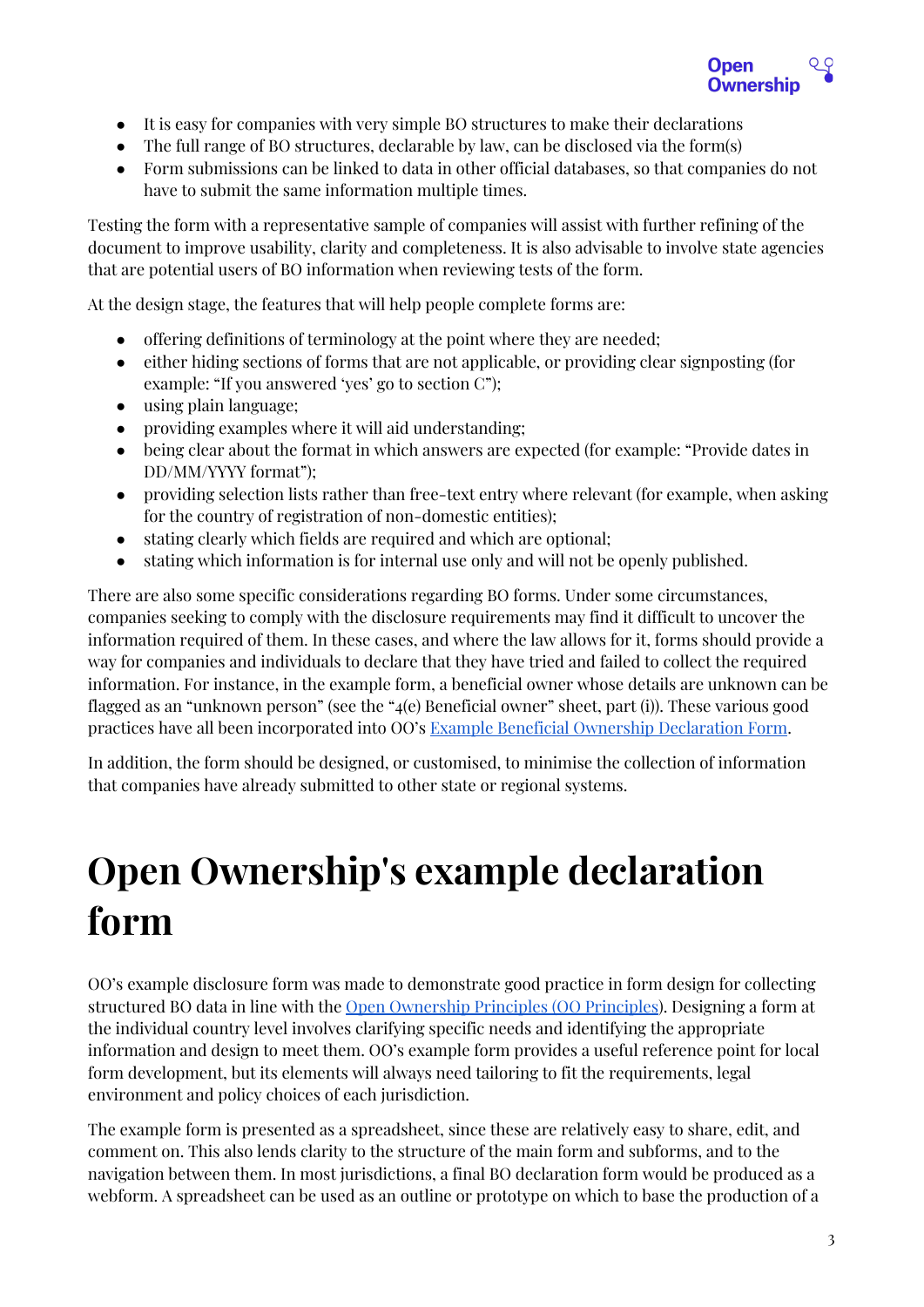

webform. However in some cases, factors like the number of company declarations or the level of digitisation of related systems might make paper or spreadsheet forms a more feasible option. These will make onward data management and handling more challenging. In all cases, a custom form, designed and tested with domestic firms, in an appropriate format, will ultimately be best suited for local use.

With this in mind, the example form may be used in various ways:

- 1. **As a reference point when drafting regulations.** For example, when considering BO declarations from publicly listed companies (PLCs), regulators might refer to the form to see what information the example form has collected about them.
- 2. **As a reference point during form design.** When developing a BO collection form from a blank page, it may be helpful to refer to the example form when questions come up. For instance: what should be done if a declaring company cannot retrieve the identity of a beneficial owner?
- 3. **As a starting point for form design.** Reviewing the example form alongside regulatory requirements might indicate that – with amendments – it could collect the information needed. In this case, regulators and form designers can edit, comment on, and share the form with a view to developing a customised, testable prototype form.

The example form is aligned with the **Beneficial [Ownership](http://standard.openownership.org/) Data Standard (BODS)**. The BODS is a useful reference point when addressing regulatory and form design questions about how to collect good quality BO data.

Note that any final BO declaration form should complement existing information about companies, such as that in a company register, rather than duplicate it.

# <span id="page-3-0"></span>**Aligning forms with the company register (or other company-centred database)**

Duplication of information creates unnecessary overheads. Companies may be submitting information to state and regional authorities on several fronts. For example, a company may be domestically registered and required to maintain accurate details on a state business registry. It may also be listed as an officially recognised provider of services on a government database, or submit documentation as part of its applications for an oil, gas, or mining license.

The form used for collecting BO information should complement existing systems. That means that, if possible, the form should link to those other systems, or draw information from them, rather than require firms to submit information multiple times. The benefits of such alignment are two-fold. For companies, the administrative burden is minimised (for instance, if they change their registered address they need only notify one authority). For government and official authorities, they will spend less time resolving conflicting information about the same company across multiple systems.

Alignment between systems can necessitate changes to other existing systems. For example, if legal ownership information is already held by the company registration system, the data might need to be structured in a different way to meet the requirements of BO declaration.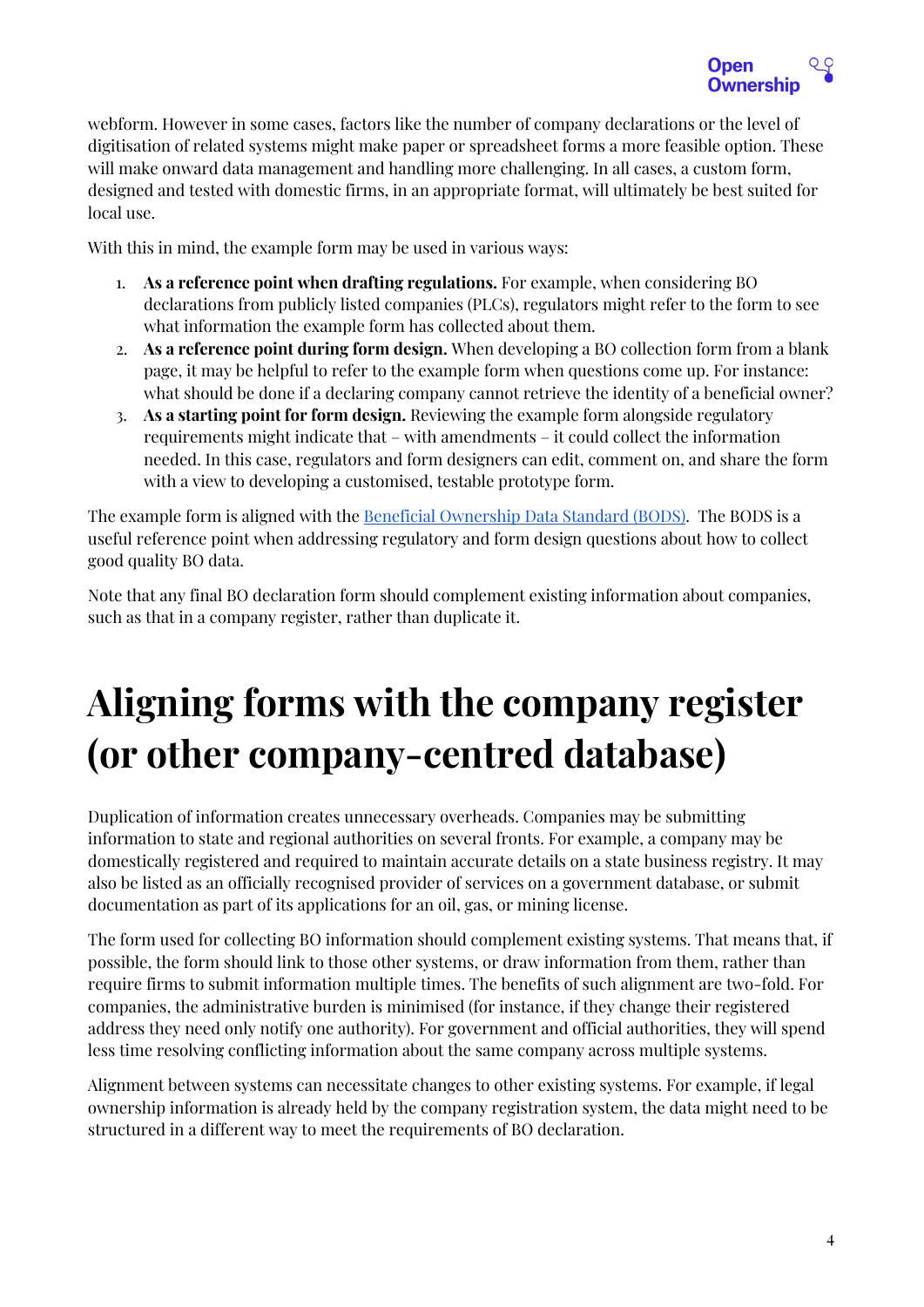

The key mechanisms for aligning systems are: requiring and verifying company identifiers (e.g. company number and business register); drawing in information from other systems; and administrators referring out to records in other systems.

### <span id="page-4-0"></span>**Aligning forms with administrative systems**

In the example form, the generic "Office use only" sheet can:

- prompt consideration of the administration of the BO declaration process, amongst regulators; and
- make the links to company-related systems that are already in use.

In particular, there are three sections:

- 1. administrative tracking;
- 2. data review and verification;
- 3. publication information.

The **administrative tracking** section gives the ability to follow and track the issuing of the form and its return. In cases where an agency issues the form to companies to complete (for example where it is downloaded by a company with certain information automatically populated), most fields in this section would be completed prior to the declaration form being issued to the company for completion. Each declaration could be given a unique company filing ID. If a company has completed a declaration in the past, the prior company filing ID should also be noted. This allows changes over time to be visible.

There are also fields in this section to link the company filing to records in other systems ("External references"). Linking to records about the company and its activities in other systems will enable administrators and users to connect information. As an example, the existence of a government procurement system has been assumed on the form. The name of the government project plus a bid ID can be recorded, and there are placeholders for second and third systems.

Finally, it is in this administrative tracking section that one would note whether the declaring company is part of a joint venture. (For example, by issuing a shared "joint venture ID" for partners in a joint venture.)

The **data review and verification section** would be completed after the declaration has been returned. Again, there are placeholders for particular questions or links to external verification systems and reports. For more information on good practice in verification of BO data, see OO's [Verification](https://www.openownership.org/uploads/OpenOwnership%20Verification%20Briefing.pdf) of Beneficial [Ownership](https://www.openownership.org/uploads/OpenOwnership%20Verification%20Briefing.pdf) Data policy briefing,

The **publication information** section is where the name of the authority publishing the declarations should be recorded, along with the licence under which the data was published. Publishers are encouraged to use a Public Domain Dedication or Open Definition [Conformant](https://opendefinition.org/licenses/) licence.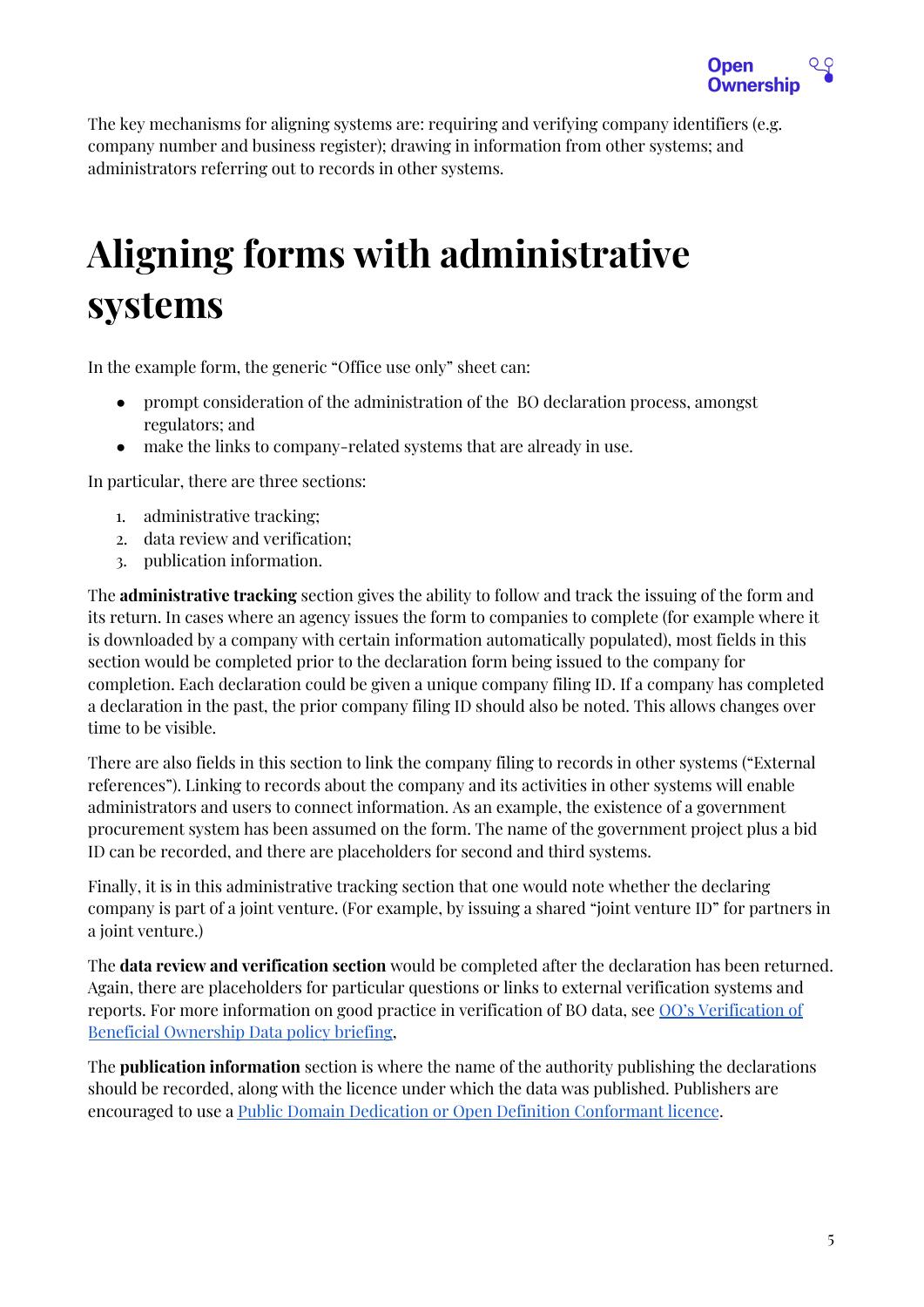

# <span id="page-5-0"></span>**Regulations underlying the example form**

Considering a BO declaration in a given jurisdiction, the actual information disclosed depends on:

- 1. **which people and organisations meet the domestically-defined criteria** for disclosure;
- 2. **the level of detail** required about them and their interests in the declaring organisation.

When considering the level of detail disclosed via the form (2 above), there is a minimal and obvious set of information required. (For example: name of the beneficial owner, their nationality, and their country of residence.) However, the level of detail that should be collected about how ownership or control is exerted is not so obvious. Decisions about this have to be made, and they will have a profound effect on the shape and content of declaration forms. In this sense, OO's form reflects an "example" set of policies, regulations, and related decisions on data collection.

Guided by considerations of what makes for good quality, [interoperable](https://www.openownership.org/framework/sufficient-detail/) data in the field of BO, the example framework requires disclosure of:

- all persons (both individuals and companies) who are direct, legal owners of the declaring registered, private company;
- beneficial owners who hold direct and indirect interests in the declaring company;
- PLCs that hold significant direct and indirect interests in the declaring company;
- the legal owner(s) and nominees through which indirect interests in the declaring company are held;
- any state ownership and control of the declaring company, whether direct or indirect and regardless of any threshold.

Declaration requirements and definitions might demand significantly different form structures. For example, as it stands, the example form structure would not be able to handle a definition of a "beneficial owner" that included the managing officials of state-owned enterprises (SOEs). (Meaning, the link between the beneficial owner and the relevant SOE would not necessarily be collected.)

OO's technical team can advise on aligning form structures to fit local regulation and legislation. If you would like to discuss how you might be able to do this in your territory, please contact our helpdesk ([support@openownership.org\)](mailto:support@openownership.org), to arrange a call with our technical experts.

# <span id="page-5-1"></span>**Customising the example form to include domestic definitions related to beneficial ownership**

Referencing the example form can be made easier if it is aligned with a jurisdiction's legal or regulatory definitions. Placeholders are provided for the following:

- the definition of a beneficial owner;
- the definition of a politically exposed person (PEP);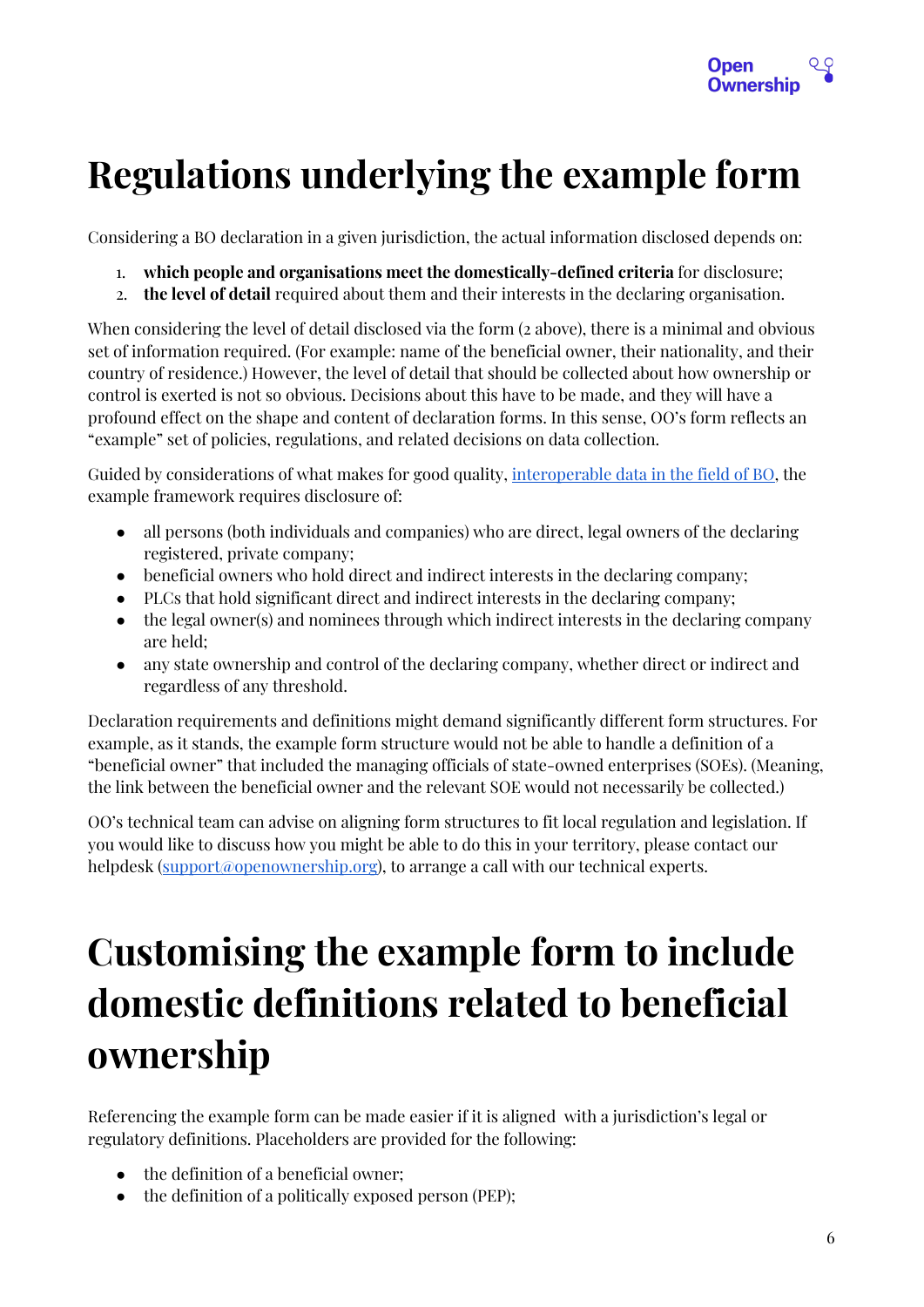

• the criteria that makes PLCs with direct or indirect interests in the declaring company disclosable.

The example form's "Guidance" sheet contains advice on where the above information should be placed in the form.

Note that there is no placeholder for a local definition of SOE; the form's structure and fields would be too dependent on the scope of such a local definition. OO has focused instead on collecting good quality information about a state's interests in a declaring company, independent of any particular definition.

### <span id="page-6-0"></span>**Features of the example form**

### <span id="page-6-1"></span>**Structure: forms and subforms**

In the example form, the declaration process has been divided into a main form (sheet) and subforms (sheets):

- COMPANY DECLARATION (main form);
- Legal ownership disclosure (subform);
- Publicly listed company disclosure (subform);
- Beneficial owner disclosure (subform);
- State ownership disclosure (subform).

A clear structure like this helps to organise information and guide people through the declaration process. In this example case, all entities that are required to declare who owns and controls them must fill in the main form. From that main form, they are directed to fill in subforms where relevant. They might need to fill in multiple copies of a subform (for instance, if more than one person qualifies as a beneficial owner).

Forms and their structure are highly dependent on regulatory requirements. If the latter are clear, then it will help with the organisation of information in the forms.

### <span id="page-6-2"></span>**Sensitive information**

There will be information collected about individual beneficial owners and other people which should not be published widely. Some private addresses, private contact details, and identification details may be disclosable but not widely shareable due to limits in the legal mandate for publishing or sharing data, or reasons of personal privacy or security. Declaration forms should make it clear what information is being collected for agency and state use only and will not be made public. In the example form, such information is highlighted with a yellow field with the message "This will not be made public".

### <span id="page-6-3"></span>**Legal ownership and chains**

The concept of legal ownership is not the same as the concept of beneficial ownership, but they are related. Where BO of a registered private company is exercised indirectly (via intermediaries,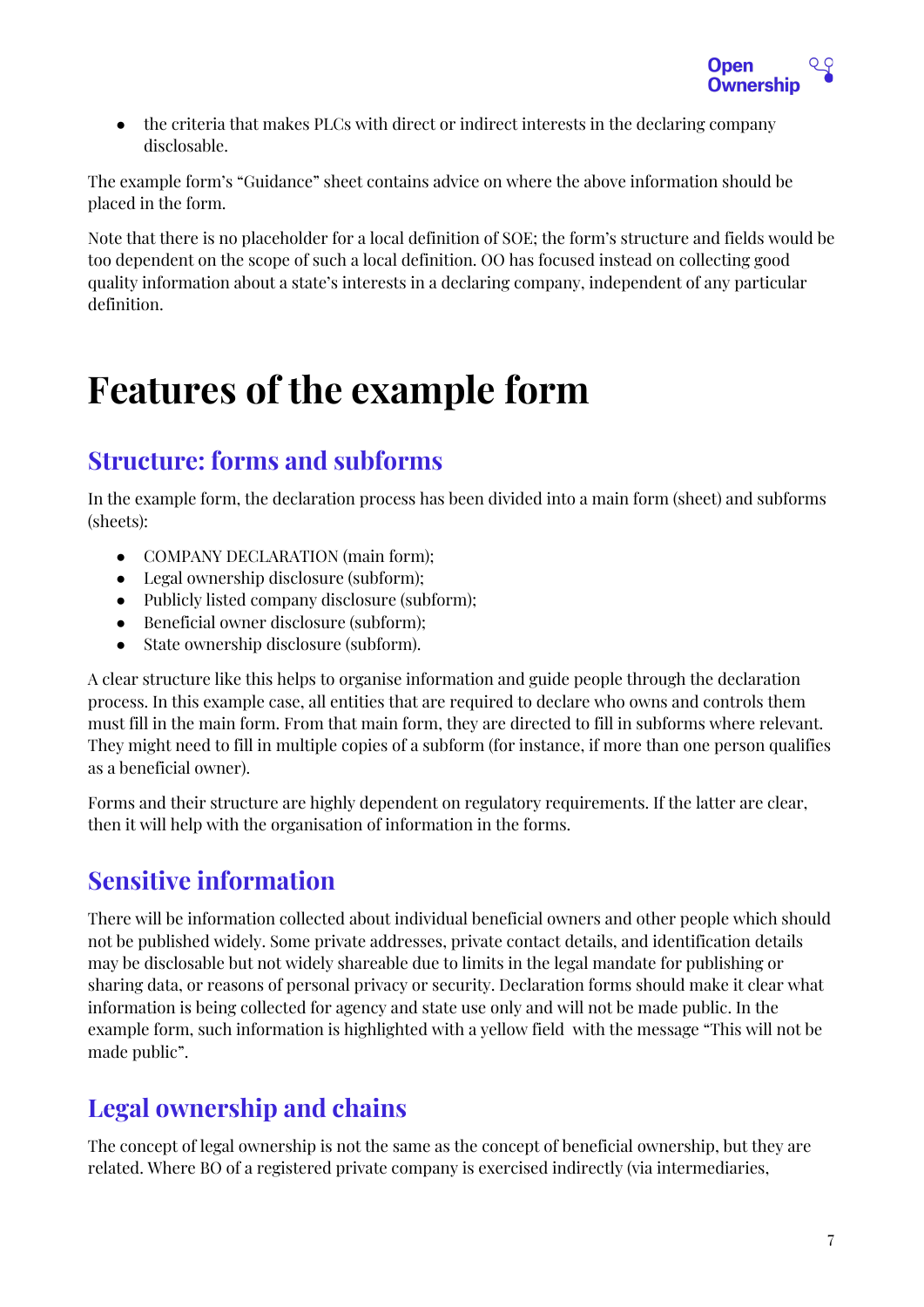

including legal owners), OO advises that sufficient information about intermediaries should be collected to reveal full ownership/control chains.

In an ideal world, it would be sufficient to know the details of the legal owner(s) involved in the chain(s) of intermediaries (since the upward chain could be constructed by looking at the declarations of intermediaries). Currently, though, more information needs to be collected if full chains between companies and beneficial owners are to be revealed. The implication of this is that, as a minimum, either:

- declaration forms and systems should draw on information on legal ownership held elsewhere (for example, it may already be collected and held by a company registry); or
- information about legal ownership of the declaring company, where it relates to BO, should be collected.

And:

• information about other intermediaries should be collected, especially in the case where they are foreign registered entities.

Registered private companies are required to supply information about all legal owners. This includes, and is not limited to: other companies; people; any legally constituted organisations; and legal arrangements, such as trusts. The example form does not collect information about other intermediaries (unless they happen to be PLCs or SOEs).

If a form draws legal ownership information from another system, the declaration process may involve choosing or identifying the relevant legal owner(s) when describing an indirect BO interest. That is, when providing information about a beneficial owner who has an indirect interest in the company, the form-filler might be presented with a pre-populated list of the company's legal owners. The form-filler would be expected to select the legal owner through which the indirect interest is exercised.

### <span id="page-7-0"></span>**Types of interest in the declaring company**

This form will collect details about how ownership or control is exerted by beneficial owners. Using the [BODS](http://standard.openownership.org/) as a guide, the default list of interests that beneficial owners and others may hold in a firm are:

- shareholding;
- voting rights;
- appointment of board;
- other influence or control;
- senior managing official;
- rights to surplus assets on dissolution;
- rights to receive profits or income;
- rights granted by contract;
- conditional rights granted by contract.

There may be other types of interests that are relevant to the regulatory definitions adopted in one's country. The enumeration and description of the particular interests relating to each case of BO are a key aspect of the form. The format is repeated for PLCs (sheet  $4(d)$ ), beneficial owners (sheet  $4(e)$ ), and state ownership (sheet 7).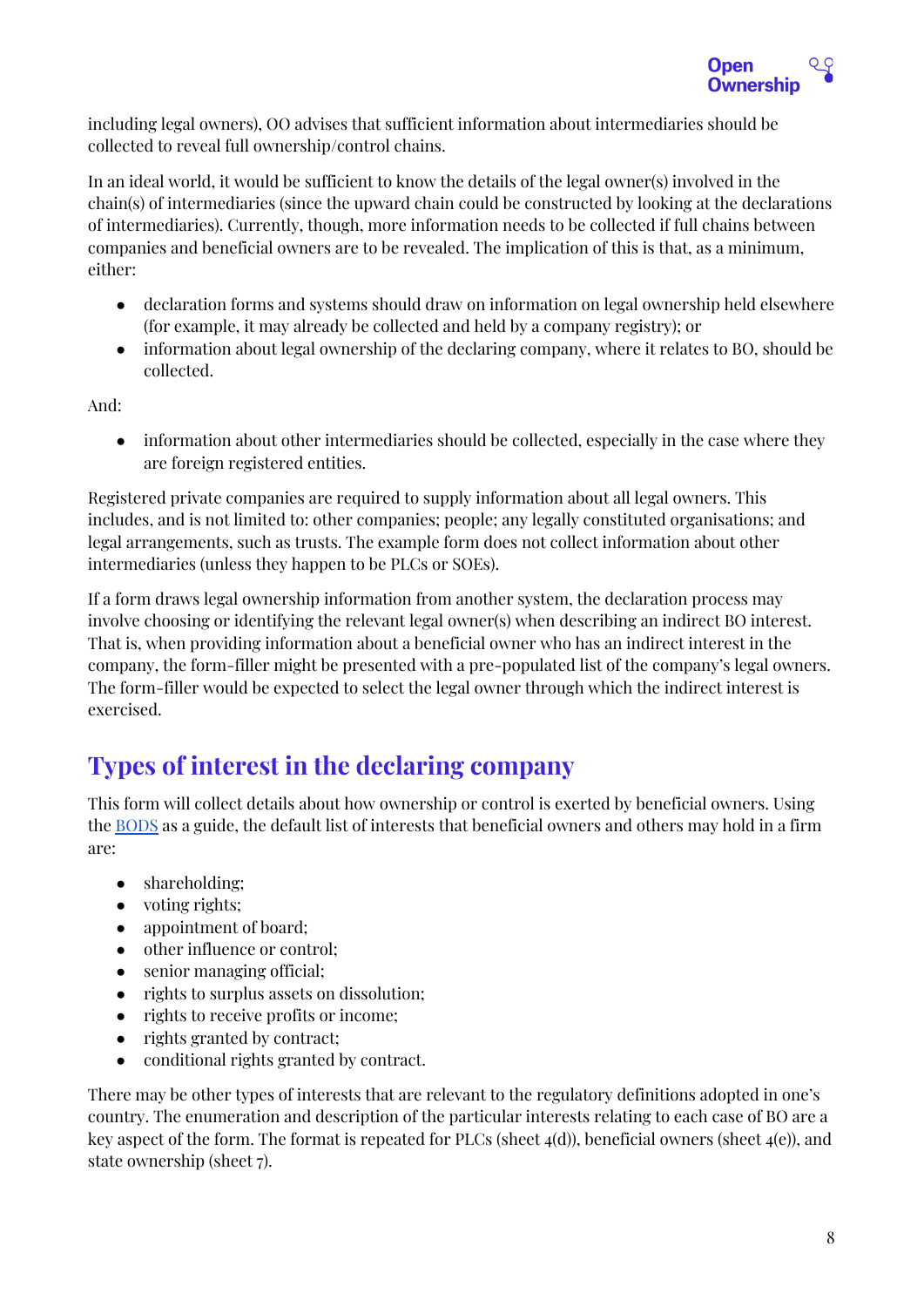

### <span id="page-8-0"></span>**Status of beneficial owner**

Sheet "4(e) Beneficial Owner" is used to declare who the beneficial owners are of the declaring company, where applicable. The first section of the sheet acknowledges that in some disclosure regimes it may be possible that in some cases the identity of beneficial owners is not retrievable, or that a beneficial owner's identity might be protected (anonymised) under special legal provisions.

The status of the beneficial owner can therefore be:

- known person;
- unknown person; or
- anonymous person.

Where the beneficial owner is known and information about them can be supplied, companies will select "known person". The details of the person will then be supplied in the appropriate fields.

In some cases, the identity of the beneficial owner is not (yet) known to the person filling out the declaration. In those cases, the person filling out the form should choose the status "Unknown person" and provide more details about why the information is missing.

Where the beneficial owner has been identified, but under the legal framework information about them is not publishable, "anonymous person" should be selected. For example, there may be legal measures in place to protect beneficial owners' identity where otherwise they would be at risk of violence or intimidation. In such a case, a beneficial owner may have applied to the government or relevant authority to have their details protected. This happens, for instance, in the UK (Section 790ZG of the Companies Act 2006.).

There may be more precise terminology in national legislation, and in such cases these should be used in place of the general terms above. In practice, most beneficial owners should be known persons. The principle, however, is that it is better to highlight a gap in knowledge rather than not know the gap exists. This is an important aspect of reporting BO. It both reduces the opportunities for deliberately false reporting and supports the work of administrators and investigators.

### <span id="page-8-1"></span>**Transliteration of names**

There are fields on the example form for collecting a transliterated version of the declaring company's name and of the beneficial owners' names. This is of relevance even for jurisdictions with Latin alphabets as beneficial owners and parent companies may be based in countries that use alternative scripts. Providing or producing a version of a person's or company's name in an alternative character set can make the joining and comparison of datasets easier. However, ideally this should be tightly managed and verified by using a specified transliteration system. Otherwise, transliteration itself can become a loophole to be exploited by unscrupulous actors.

Fields for alternative names have not been provided for all intermediate companies (for the sake of brevity in the example form), but could be considered.

#### <span id="page-8-2"></span>**Nominees**

Legal requirements around disclosing nominees and nominee shareholdings should be considered, as related to definitions of BO. This form assumes that nominees acting on behalf of a beneficial owner are not defined as beneficial owners themselves.